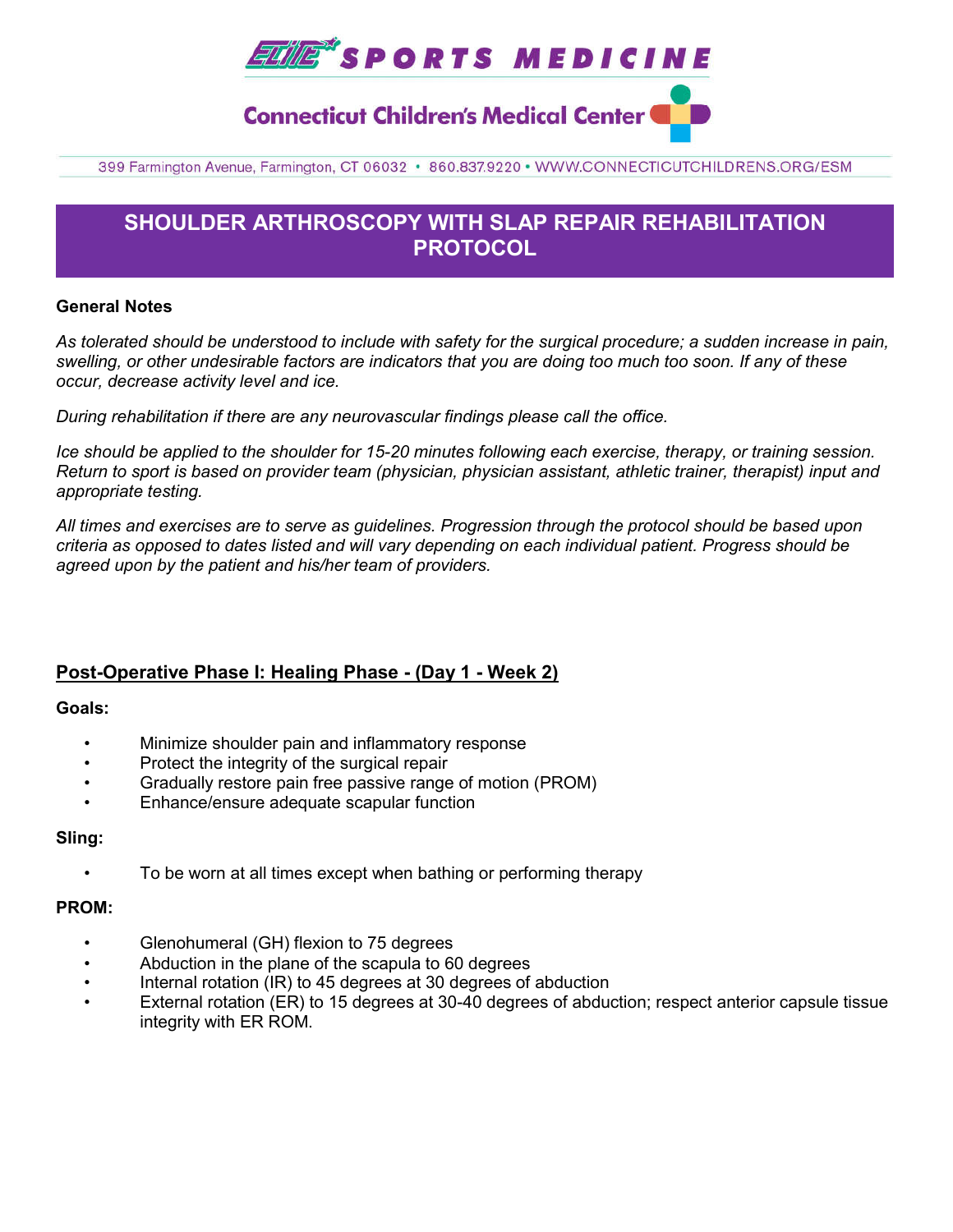

# **Connecticut Children's Medical Center**

399 Farmington Avenue, Farmington, CT 06032 · 860.837.9220 · WWW.CONNECTICUTCHILDRENS.ORG/ESM

# **SHOULDER ARTHROSCOPY WITH SLAP REPAIR REHABILITATION PROTOCOL**

#### **Therapeutic Exercises:**

- Pendulum exercises
- Scapular stabilization exercises
- Ball squeezes
- No biceps contraction allowed
- No AROM of Shoulder/Elbow flexion, shoulder ER, extension, or abduction

#### **Modalities/Education:**

- Frequent cryotherapy for pain and inflammation
- Pre-modulated electrical stimulation to shoulder for pain reduction
- Patient education regarding posture, joint protection, positioning, hygiene, etc.

#### **Manual:**

- Scar and soft tissue mobilization as needed
- Joint mobilizations as needed

### **Post-Operative Phase II: Motion Phase - (Week 2 - Week 4)**

#### **Goals:**

- Minimize shoulder pain and inflammatory response
- Protect the integrity of the surgical repair
- Gradually restore pain free passive range of motion (PROM)
- Enhance/ensure adequate scapular function

#### **Sling:**

• To be worn at all times except when bathing or performing therapy

#### **PROM:**

- Glenohumeral (GH) flexion to 140 degrees
- Abduction in the plane of the scapula to 85 degrees
- Internal rotation (IR) to 45 degrees at 65 degrees of abduction
- External rotation (ER) to 30 degrees at 30-40 degrees of abduction

#### **Therapeutic Exercises:**

- Pendulum exercises
- Scapular stabilization exercises
- Ball squeezes
- Submaximal isometrics for shoulder musculature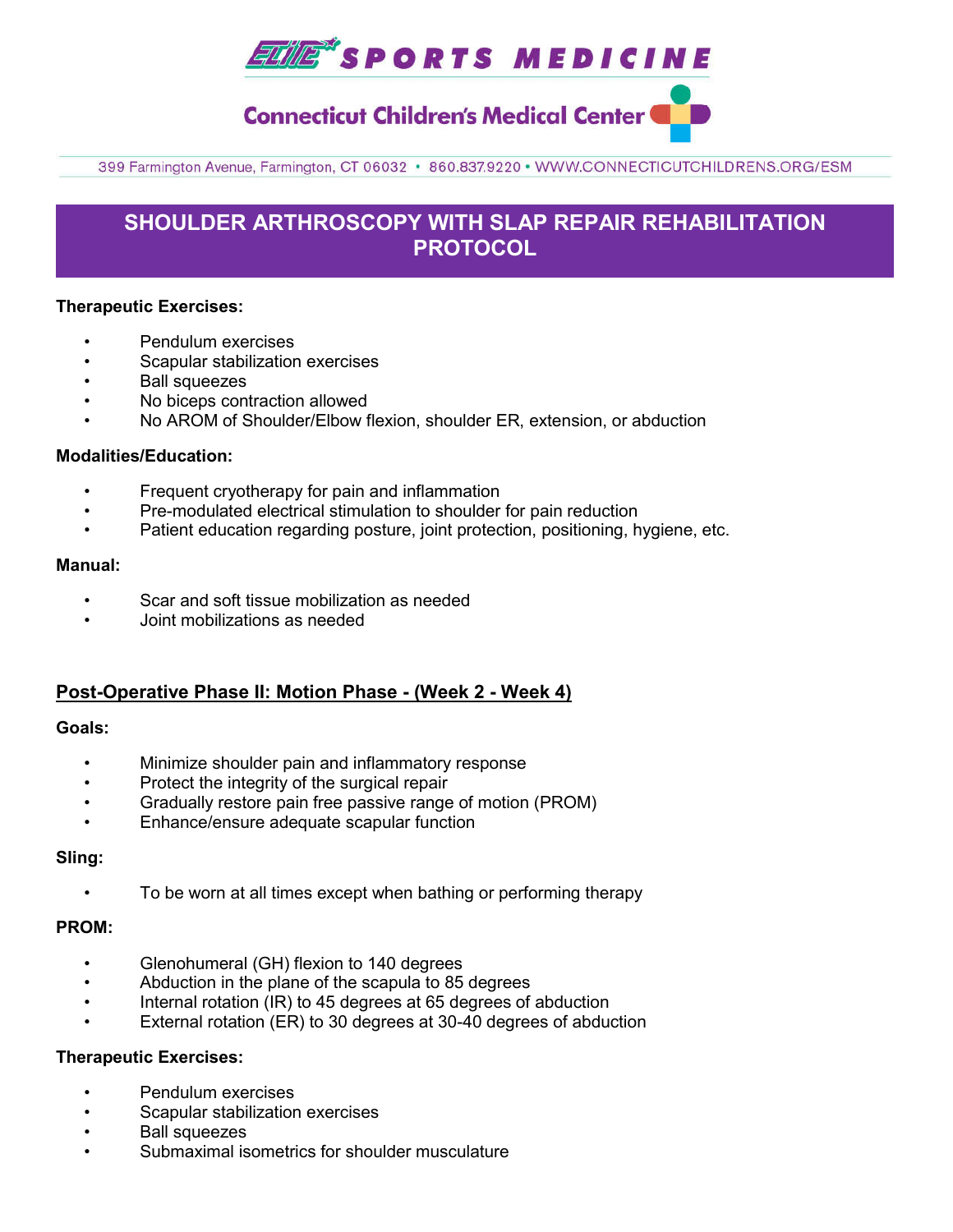

**Connecticut Children's Medical Center (** 

399 Farmington Avenue, Farmington, CT 06032 · 860.837.9220 · WWW.CONNECTICUTCHILDRENS.ORG/ESM

# **SHOULDER ARTHROSCOPY WITH SLAP REPAIR REHABILITATION PROTOCOL**

#### **Modalities/Education:**

- Frequent cryotherapy for pain and inflammation
- Pre-modulated electrical stimulation to shoulder for pain reduction
- Patient education regarding posture, joint protection, positioning, hygiene, etc.

#### **Manual:**

- Scar and soft tissue mobilization as needed
- Joint mobilizations as needed

## **Post-Operative Phase III: Advanced Motion Phase - (Week 4 – Week 6)**

#### **Goals:**

- Minimize shoulder pain and inflammatory response
- Protect the integrity of the surgical repair
- Progress ROM
- Begin light waist level activities

#### **Sling:**

- Discontinue use of pillow as directed by physician after week 4.
- Begin to wean from sling between weeks 5-6 as directed by MD.
- Discontinue sling as directed by physician after week 6

#### **PROM:**

- Glenohumeral (GH) flexion to Full
- Abduction in the plane of the scapula to 120 degrees
- Internal rotation (IR) to Full
- External rotation (ER) to 65 degrees at 30-40 degrees of abduction

#### **Therapeutic Exercises:**

- Progress to maximal rotator cuff isometrics
- Progress to AAROM/AROM exercises of the shoulder with proper GH rhythm
- Continue AROM of elbow, wrist, and hand
- Progress scapular stabilization exercises
- Initiate rhythmic stabilization exercises
- Stationary bike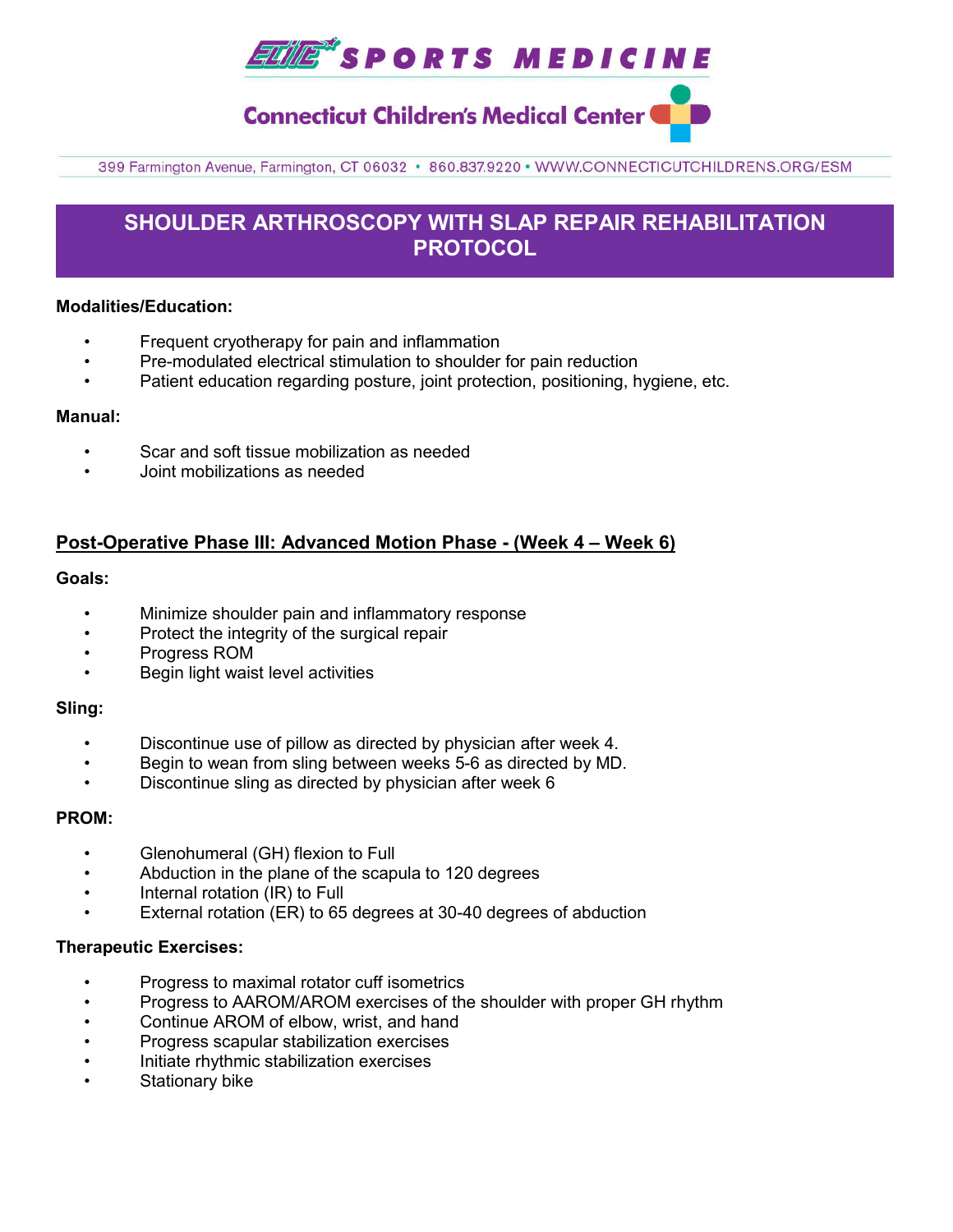

# **Connecticut Children's Medical Center (**

399 Farmington Avenue, Farmington, CT 06032 · 860.837.9220 · WWW.CONNECTICUTCHILDRENS.ORG/ESM

# **SHOULDER ARTHROSCOPY WITH SLAP REPAIR REHABILITATION PROTOCOL**

### **Modalities:**

• Continue cyrotherapy for pain and inflammation

### **Manual:**

- Scar and soft tissue mobilization as needed
- Joint mobilizations as needed

## **Post-Operative Phase IV: Strengthening Phase - (Week 6 – Week 8)**

#### **Goals:**

- Achieve normal GH and scapular rhythm
- Progress A/PROM
- **Remain pain free for all exercises**

#### **ROM**

- Glenohumeral (GH) flexion to Full
- Abduction in the plane of the scapula to Full
- Internal rotation (IR) to Full
- External rotation (ER) progress slowly to 90 degrees at 90-90 degrees of abduction

#### **Therapeutic Exercises:**

- Initiate gentle biceps contraction
- Advance scapular stabilization exercises
- Isotonic shoulder strengthening in functional ROM
- Initiate Thrower's Dozen Program
- UBE with low resistance

#### **Proprioception:**

- PNF strengthening
- Progress rhythmic stabilizations

#### **Manual:**

- Scar and soft tissue mobilizations as needed
- Joint mobilizations as needed

### **Cardio:**

• Stationary bike, Elliptical with light upper body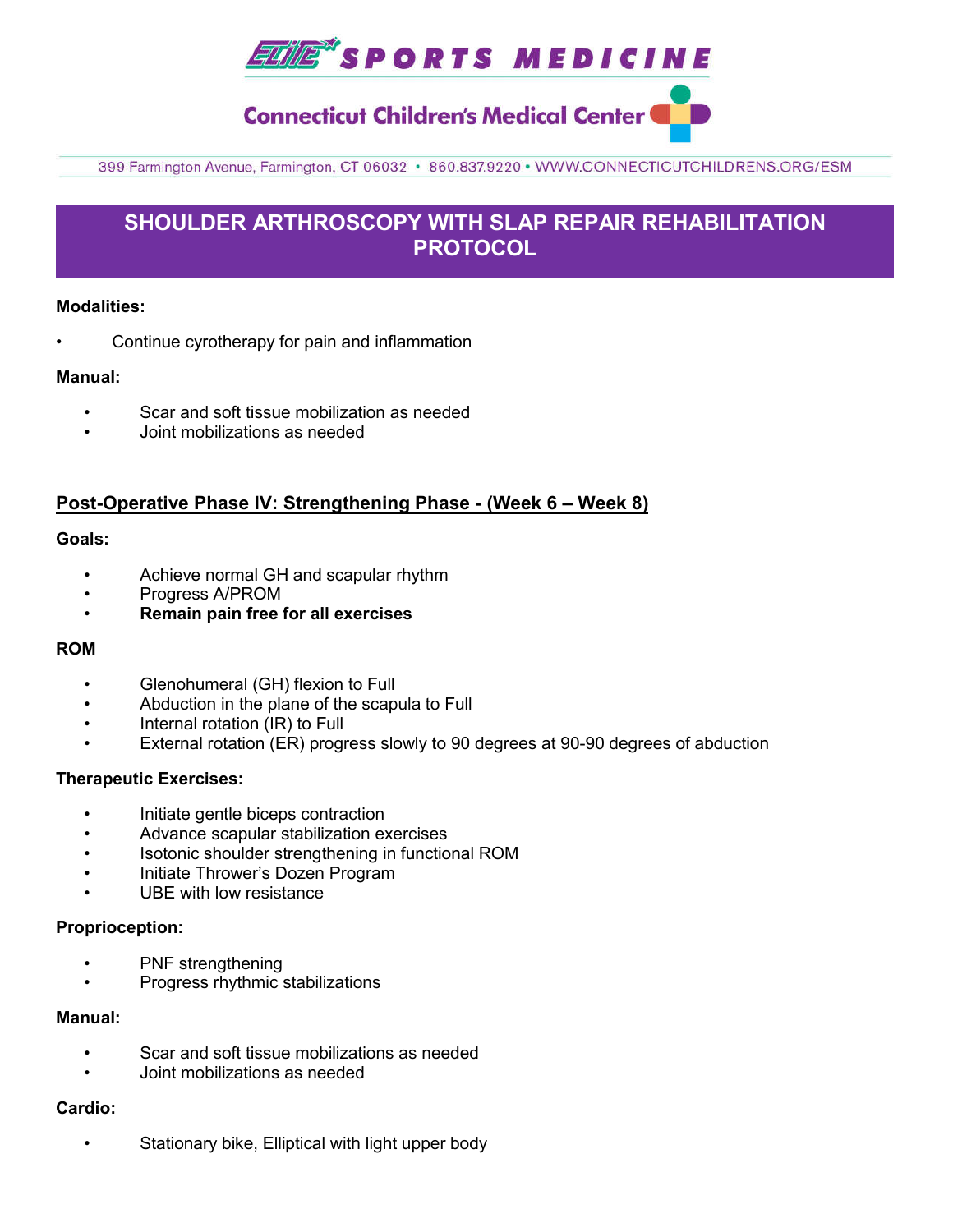**ELITE\*** SPORTS MEDICINE

**Connecticut Children's Medical Center (** 

399 Farmington Avenue, Farmington, CT 06032 · 860.837.9220 · WWW.CONNECTICUTCHILDRENS.ORG/ESM

# **SHOULDER ARTHROSCOPY WITH SLAP REPAIR REHABILITATION PROTOCOL**

### **Modalities:**

- Continue cyotherapy for pain and inflammation
- Continued patient education: posture, joint protection, positioning, hygiene, etc.

## **Post-Operative Phase V: Activity Phase - (Week 8 – Week 12)**

### **Goals:**

- Progress strength, endurance, neuromuscular control
- Begin shoulder height functional activities
- Gradual and planned buildup of stress to anterior joint capsule

### **Therapeutic Exercises:**

- Rotator Cuff Strengthening ER/IR strengthening
	- Side lying ER with towel roll
	- Manual resistance to ER in supine in scapular plane
	- ER/IR with exercise tubing at 0 degrees of abduction (towel roll)
	- Prone rowing at 30/45/90 degrees of abduction to neutral arm position
- Progress rhythmic stabilization drills
	- ER/IR in the scapular plane
	- Flexion/extension and adduction/abduction at various angles of elevation
- Progress AROM to isotonics: flexion, scaption, abduction
- Continue A/PROM as needed
- Progress strengthening to focus on both upper and lower segments:
	- PNF patterns
	- IR resistive band at 45, 90 degrees of abduction
- Increase resistance for UBE
- Progress isotonic strengthening if patient demonstrates no compensatory strategies, is not painful, and has no residual soreness

#### **Precautions:**

- Do not overstress the posterior capsule with aggressive overhead activities/strengthening
- Avoid contact sports/activities
- Patient education regarding a gradual increase to shoulder activities

#### **Manual:**

As needed